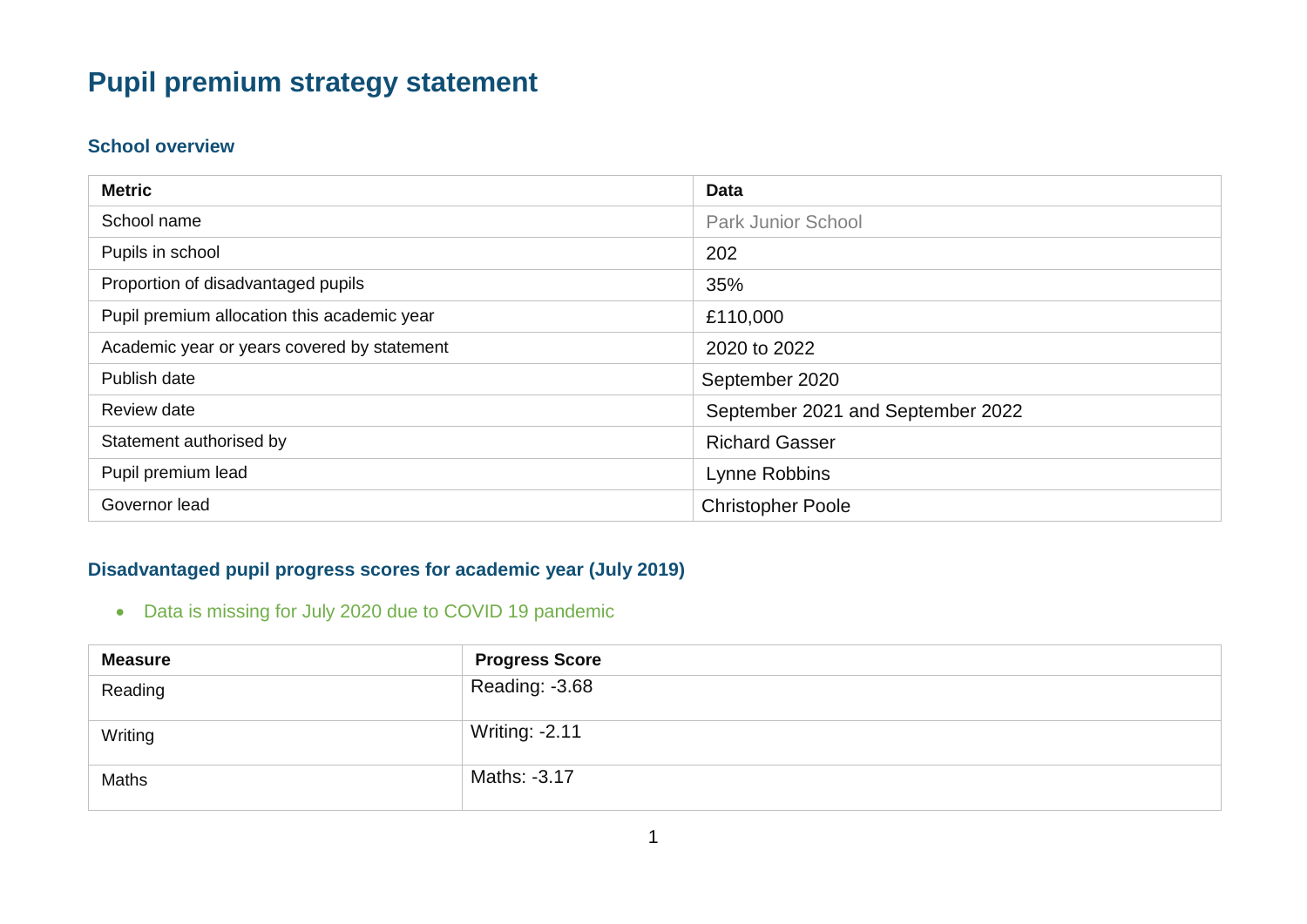|                                                                                      | KS2 SATs 2019 - Park Junior School                        |                                                                |                                                            |                                       |
|--------------------------------------------------------------------------------------|-----------------------------------------------------------|----------------------------------------------------------------|------------------------------------------------------------|---------------------------------------|
| <b>Disadvantaged pupil performance</b><br>overview for academic year 2018 to<br>2019 | <b>All Disadvantaged</b><br><b>Children</b><br>9 children | <b>Disadvantaged Children</b><br><b>Non SEND</b><br>4 children | <b>Disadvantaged Children</b><br><b>SEND</b><br>5 children | <b>National Figures</b><br>2019 (All) |
| % achieving at least 'Expected<br>Standard', in reading, writing and<br>maths        | 33%                                                       | 75%                                                            | 0%                                                         | 65%                                   |
| % achieving at least 'Expected<br>Standard', in reading.                             | 33%                                                       | 75%                                                            | 0%                                                         | 73%                                   |
| % achieving at least 'Expected<br>Standard', in writing.                             | 44%                                                       | 75%                                                            | 20%                                                        | <b>78%</b>                            |
| % achieving at least 'Expected<br>Standard', in maths.                               | 44%                                                       | 75%                                                            | 0%                                                         | 79%                                   |
| % achieving at least 'Expected<br>Standard', in SPaG.                                | 33%                                                       | 50%                                                            | 20%                                                        | <b>78%</b>                            |
| % making progress in reading                                                         | 55%                                                       | 25%                                                            | 60%                                                        |                                       |
| % making progress in writing                                                         | 89%                                                       | 50%                                                            | 100%                                                       |                                       |
| % making progress in maths                                                           | 55%                                                       | 75%                                                            | 40%                                                        |                                       |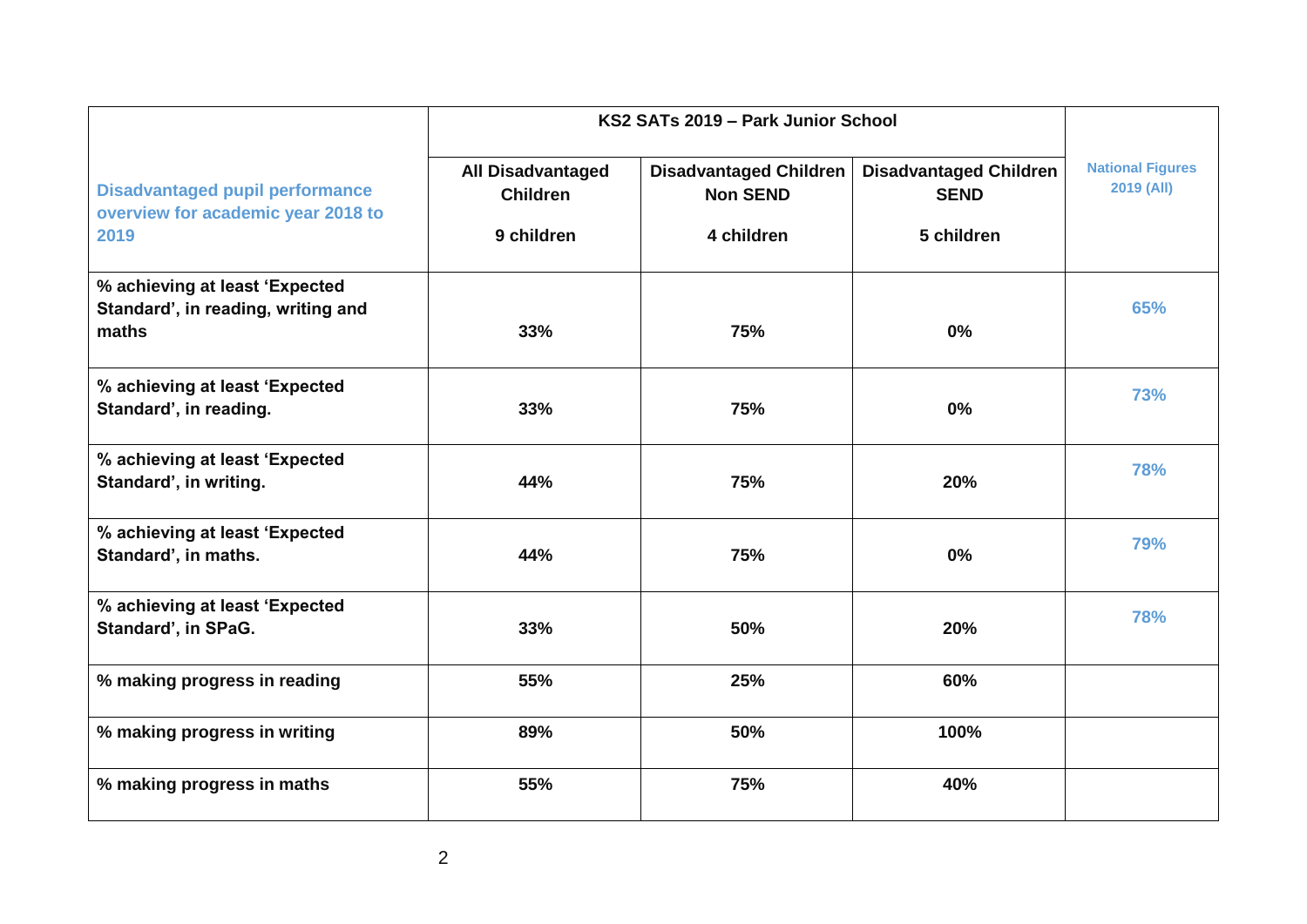# **Strategy aims for disadvantaged pupils**

| <b>Measure</b>                                                                                                                                              | <b>Activity</b>                                                                                                                                                                                                                                                                                                                                                                                                                                                                                                                                   |
|-------------------------------------------------------------------------------------------------------------------------------------------------------------|---------------------------------------------------------------------------------------------------------------------------------------------------------------------------------------------------------------------------------------------------------------------------------------------------------------------------------------------------------------------------------------------------------------------------------------------------------------------------------------------------------------------------------------------------|
| Priority 1:<br>Phonics to support reading and spelling<br>along with building a culture of reading for<br>pleasure.<br>Building vocabulary.                 | Ensure all relevant staff have received CPD (Continual Professional Development) that enables them<br>to confidently deliver whole class phonics sessions and/or targeted phonics and 1:1 reading<br>interventions, as appropriate.<br>Ensuring an aspirational vocabulary rich curriculum is delivered across the school.                                                                                                                                                                                                                        |
| Priority 2:<br>Writing - the improvement of spelling,<br>punctuation and grammar alongside<br>increased independence.                                       | Ensure all relevant staff have received CPD that enables them to confidently scaffold the learning of<br>children in writing and SPaG to ensure they are achieving in line with their non-disadvantaged peers.<br>Ensuring all relevant staff are delivering high quality spelling sessions across all year groups. Ensuring<br>there are high quality targeted spelling interventions taking place, as and when appropriate.                                                                                                                     |
| Priority 3:<br>Maths - The teaching of high quality<br>mastery lessons with assessments used to<br>build on pupils existing knowledge and<br>understanding. | Ensure all relevant staff have received CPD to enable them to deliver high quality teaching using the<br>mastery approach (using manipulatives and representations to re-enforce pupils' understanding of<br>mathematical ideas).<br>Ensure the introduction of the new assessment procedure is having a significant impact on the<br>attainment of disadvantaged children through high quality teaching and the delivery of Crack It<br>sessions. Teachers are using the assessment to build on pupils' existing knowledge and<br>understanding. |
| Barriers to learning these priorities address                                                                                                               | The improvement of reading fluency and spelling by addressing the gaps in children's phonic<br>knowledge.<br>The closing of the word gap with their non-disadvantaged peers to support their reading and writing.<br>The improvement in children's writing through improved spelling, vocabulary and confidence to<br>work independently.<br>The closing of the gap in pupils' understanding of mathematical ideas.                                                                                                                               |
| Projected spending                                                                                                                                          | £2160                                                                                                                                                                                                                                                                                                                                                                                                                                                                                                                                             |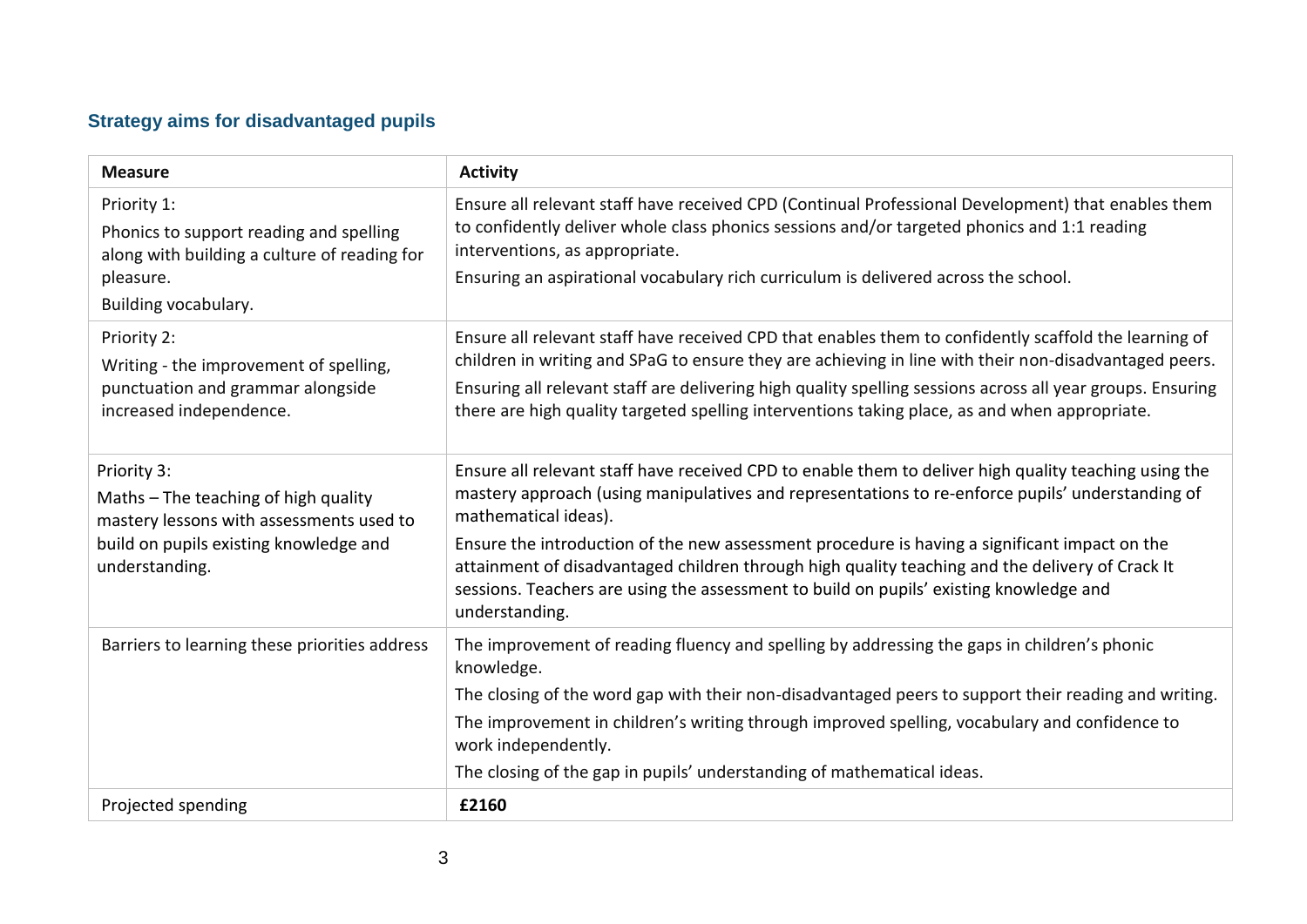#### **Teaching priorities for current academic year**

| Aim                     | <b>Target</b>                                                            | Target date |
|-------------------------|--------------------------------------------------------------------------|-------------|
| Progress in Reading     | Achieve national average progress scores in KS2 Reading (0)              | Sept 22     |
| Progress in Writing     | Achieve national average progress scores in KS2 Writing (0)              | Sept 22     |
| Progress in Mathematics | Achieve national average progress scores in KS2 Mathematics (0)          | Sept 22     |
| Other                   | Improve attendance of disadvantaged pupils compared to the LA<br>average | Sept 22     |

## **Targeted academic support for current academic year**

| <b>Measure</b>                                                                                                                              | <b>Activity</b>                                                                                                                                                                                                                                                                                                                                                                                                                 |
|---------------------------------------------------------------------------------------------------------------------------------------------|---------------------------------------------------------------------------------------------------------------------------------------------------------------------------------------------------------------------------------------------------------------------------------------------------------------------------------------------------------------------------------------------------------------------------------|
| Priority 1:<br>Phonics to support reading and<br>spelling along with building a<br>culture of reading for pleasure.<br>Building vocabulary. | Establish phonics and 1:1 reading interventions for disadvantaged children falling behind age related<br>expectations.<br>Buy and embed the use of fully decodable phonics books, where applicable, across the school.<br>Embed the use of Accelerated Reader across all year groups to increase reading for pleasure and to raise<br>attainment.<br>Embed high quality vocabulary teaching and learning across the curriculum. |
| Priority 2:<br>Writing - especially the<br>improvement of spelling,<br>punctuation and grammar<br>alongside increased<br>independence.      | Establish high quality individual and small group sessions in lessons that encourage independence through<br>appropriately scaffolded work.<br>To embed high expectations (for disadvantaged children falling behind age related expectations) with regards<br>to the use of phonics (along with other strategies) to support accurate and improved spelling in children's<br>written work.                                     |
| Priority 3:<br>Maths $-$ The teaching of high<br>quality mastery lessons with                                                               | Embedding the use of maths mastery to raise attainment for disadvantaged children.<br>Establish high quality 'Crack It' sessions across the school to build upon pupils' existing knowledge and<br>understanding, as identified through the new assessment procedure.                                                                                                                                                           |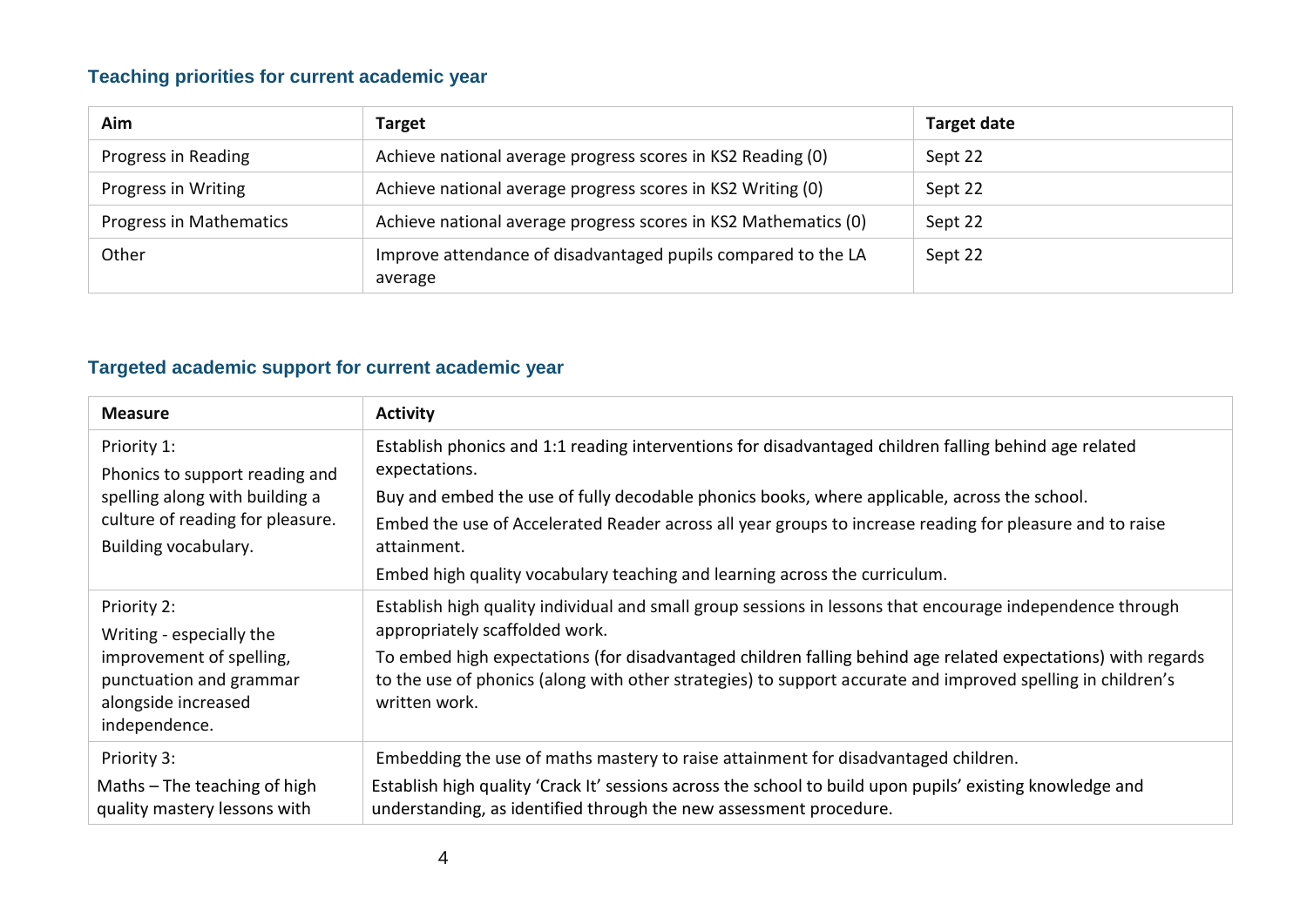| assessments used to build on<br>pupils existing knowledge and<br>understanding. | To develop the use of manipulatives and representations across the school to support pupils' engagement with<br>mathematical ideas.                                                                                                                                                                                                                                       |
|---------------------------------------------------------------------------------|---------------------------------------------------------------------------------------------------------------------------------------------------------------------------------------------------------------------------------------------------------------------------------------------------------------------------------------------------------------------------|
| Barriers to learning these<br>priorities address                                | Embedding the use of phonics to improve reading and spelling.<br>Encouraging a love of reading.<br>Broadening vocabulary to improve Oracy, reading comprehension and spelling.<br>Supporting children to have the resilience and confidence to work independently.<br>Addressing the gaps in pupils' mathematical knowledge and understanding in order to close the gaps. |
| Projected spending                                                              | £87360                                                                                                                                                                                                                                                                                                                                                                    |

## **Wider strategies for current academic year**

| <b>Measure</b>                                   | <b>Activity</b>                                                                                                                  |
|--------------------------------------------------|----------------------------------------------------------------------------------------------------------------------------------|
| Priority 1: SEMH                                 | Funding two Emotional Literacy Support Assistants (ELSAs) to support children with social, emotional and<br>mental health needs. |
| Priority 2: Attendance and<br>relationships      | Funding a part-time Family Support Worker to build relationships with families and support them with<br>attendance               |
| Barriers to learning these priorities<br>address | Removing children's barriers to learning so they are ready to learn.<br>Improving attendance and readiness to learn.             |
| Projected spending                               | £19,000                                                                                                                          |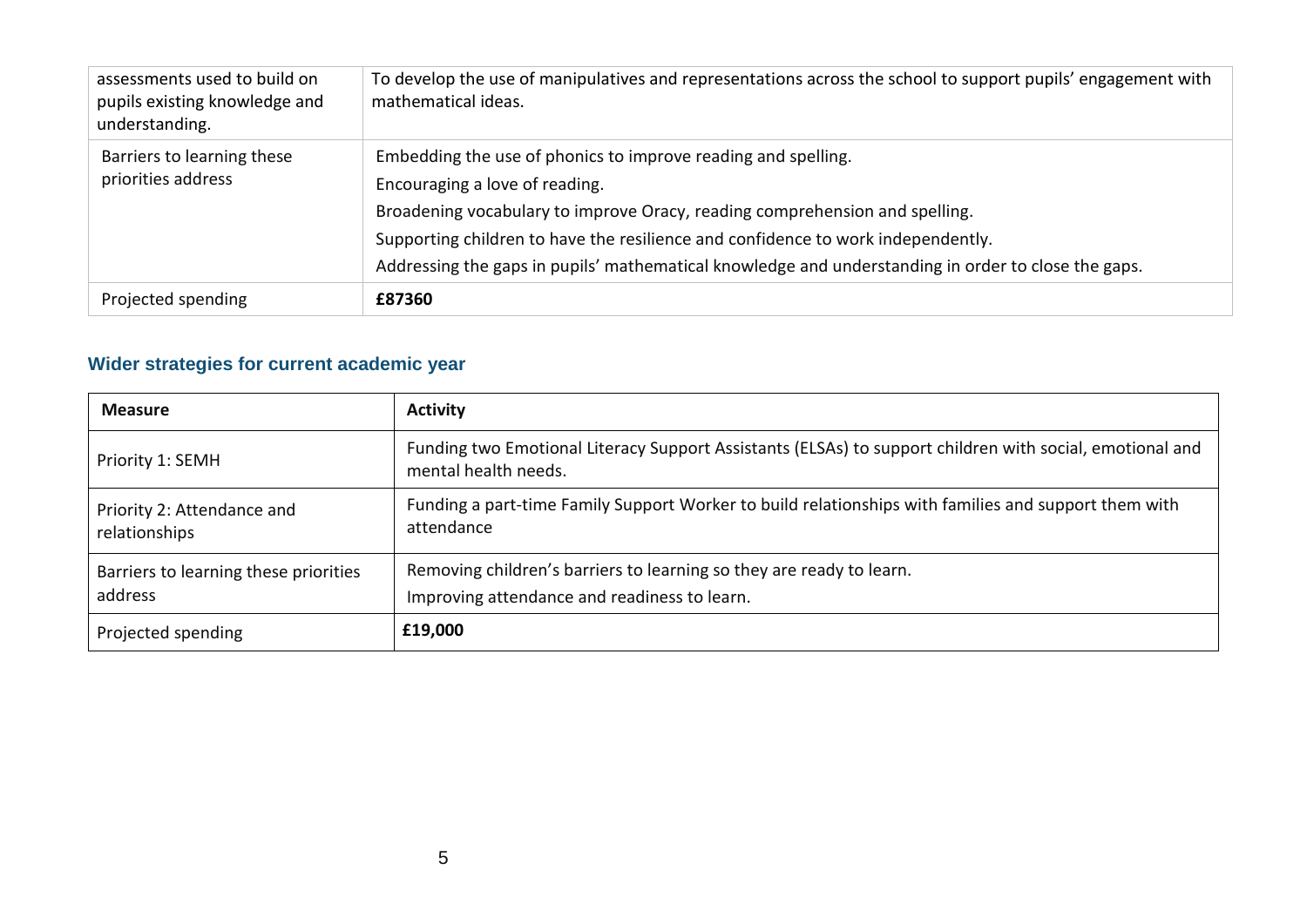#### **Monitoring and Implementation**

| Area             | Challenge                                                                                                                         | <b>Mitigating action</b>                                                                                                                                                                               |
|------------------|-----------------------------------------------------------------------------------------------------------------------------------|--------------------------------------------------------------------------------------------------------------------------------------------------------------------------------------------------------|
| Teaching         | Ensuring enough time is given over to allow for staff<br>professional development.                                                | Use of INSET days and additional cover being provided by<br>HLTAs / senior leaders                                                                                                                     |
| Targeted support | Ensuring interventions are able to take place if<br>there are staffing difficulties (E.g. COVID 19 impact).                       | To ensure that all staff are trained to deliver the interventions<br>to a high standard so any member of the SLT, teaching and/or<br>support staff can step in to take the interventions.              |
| Wider strategies | Engaging the families facing most challenges.<br>Ensuring the most vulnerable children are targeted<br>as a priority for support. | Take time to build trusting relationships with these parents.<br>Have a bank of external agencies to call upon to help support<br>with a wide range of needs e.g. FIS (Family Information<br>Service). |
|                  |                                                                                                                                   | To have clear and robust processes and procedures in place<br>for the referral to ELSA support.                                                                                                        |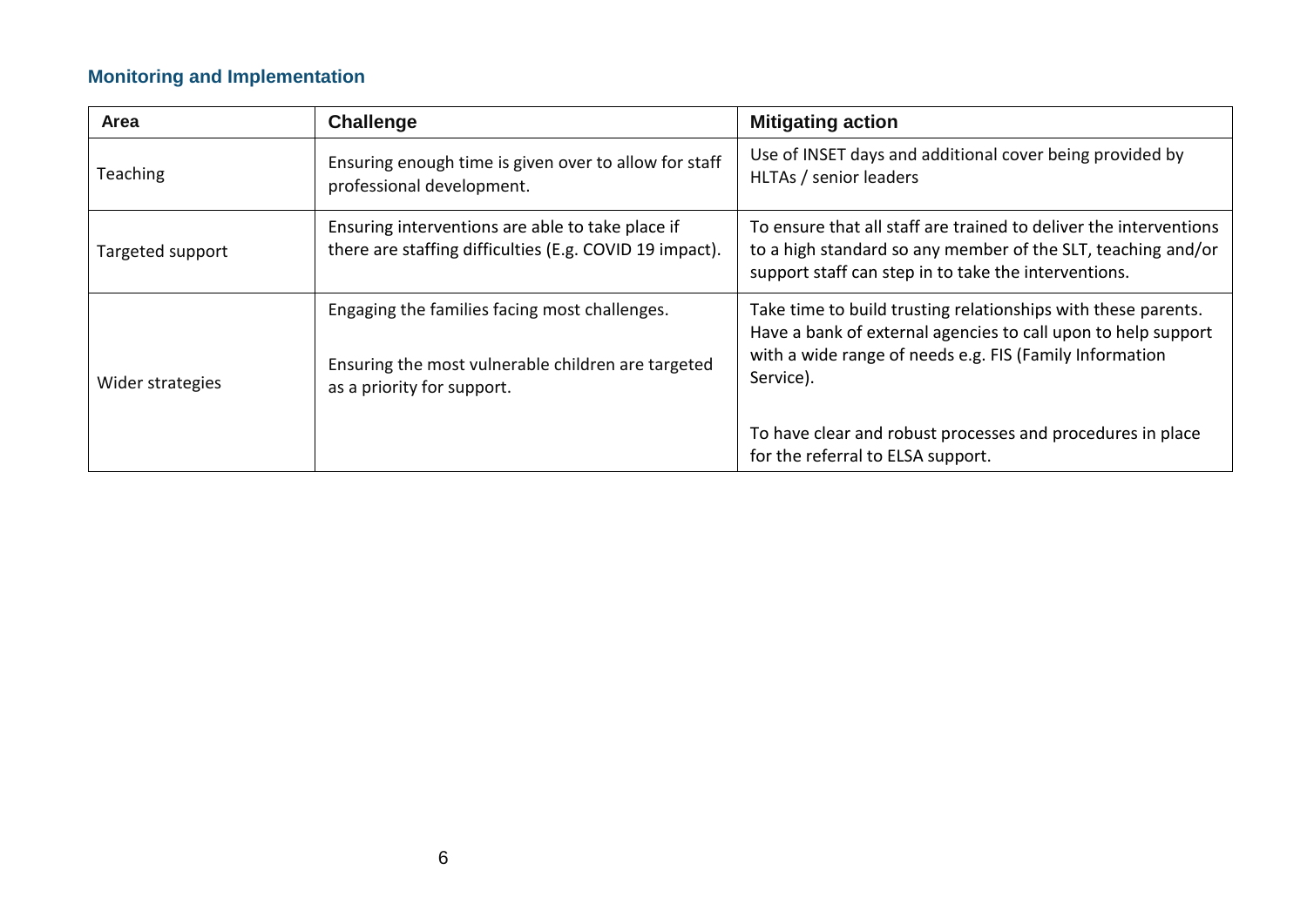# **1. Review of expenditure**

## **Previous Academic Year: 2019 to 2020**

| Context | From 23.3.20 schools across the country were closed for all children apart from the following:                                                                                                                                                                                                                                                                                                                                                                                                                                                                                                                                                                                                         |
|---------|--------------------------------------------------------------------------------------------------------------------------------------------------------------------------------------------------------------------------------------------------------------------------------------------------------------------------------------------------------------------------------------------------------------------------------------------------------------------------------------------------------------------------------------------------------------------------------------------------------------------------------------------------------------------------------------------------------|
|         | Children with EHCPs or those who were considered vulnerable (e.g. the involvement of Social Care) or                                                                                                                                                                                                                                                                                                                                                                                                                                                                                                                                                                                                   |
|         | Children whose parents were key workers.<br>$\bullet$                                                                                                                                                                                                                                                                                                                                                                                                                                                                                                                                                                                                                                                  |
|         | The remit for schools (as outlined in government guidance) was as follows:                                                                                                                                                                                                                                                                                                                                                                                                                                                                                                                                                                                                                             |
|         | to provide an educational setting for children who needed to be in school because they could be educationally<br>vulnerable (i.e. children with EHCPS), where being at home, without coming to school could make them more<br>vulnerable (i.e. where there could be the involvement of Social Care) or where their parents needed to be in<br>work because they had a key role to play during the pandemic.                                                                                                                                                                                                                                                                                            |
|         | During this time, teachers were providing resources to support children's education at school and at home. Teachers and<br>Teaching Partners were working on a rota basis to minimise risk of infection and help prevent the spread of the virus.                                                                                                                                                                                                                                                                                                                                                                                                                                                      |
|         | From 1.6.20 (Term 6), Year 6 came back in school and all staff were in full time (with the exception of those staff that needed to<br>shield). This enabled us to provide a more structured learning environment for our eldest cohort of children so they were ready<br>for the transition from primary to secondary school (in line with government guidance). A key area of focus, during this time,<br>was their mental health and well-being. To enable us to support our year 6 children, the Y3 to Y5 key worker and vulnerable<br>children were grouped together and a timetable of lessons and interventions (where possible) was put together to help support<br>their personal development. |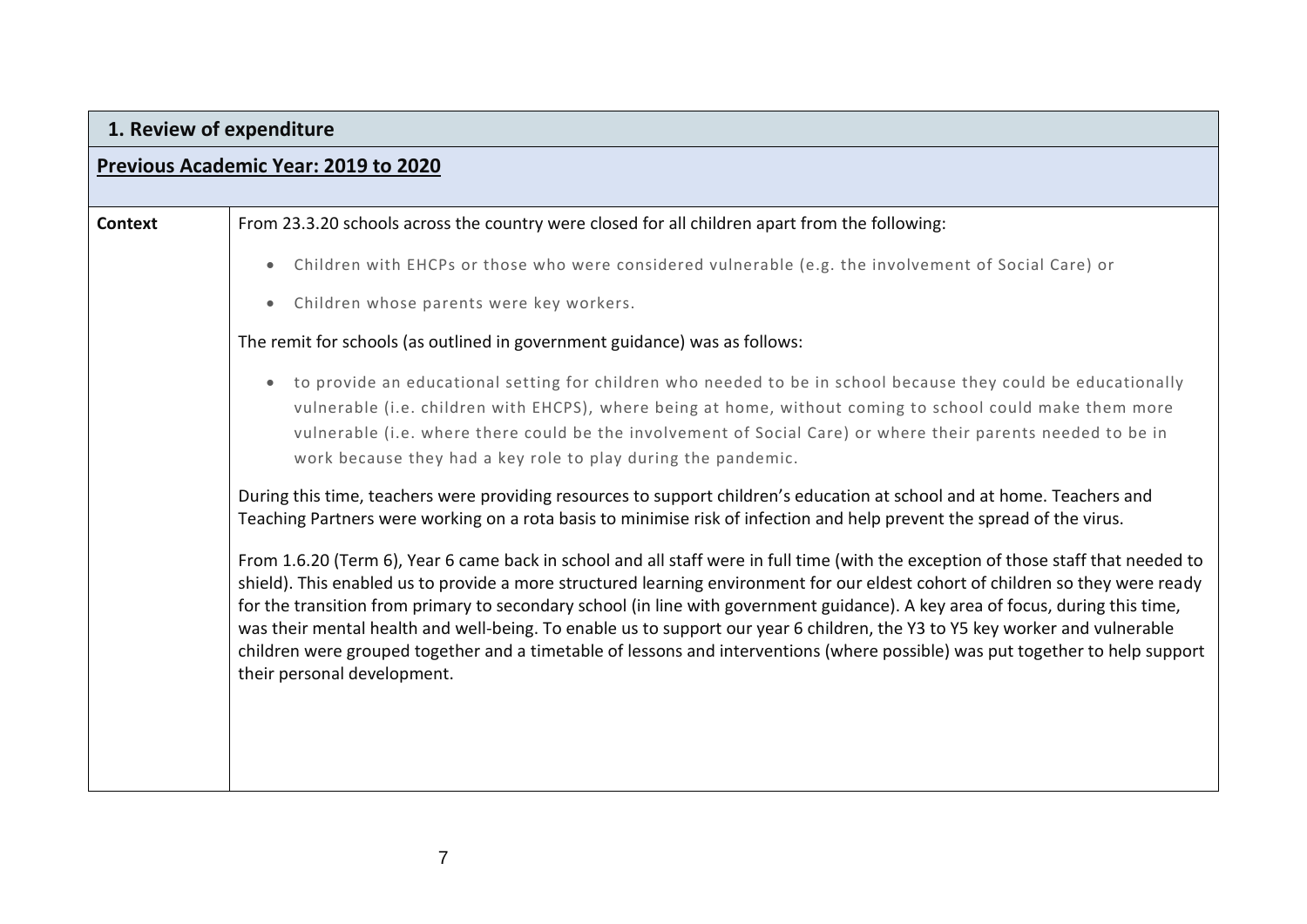| i. Quality of teaching for all                                                                                                                                                                                                                                                                                                          |                                                                                                                                                                                                                                                                                                                                                                                                                                                                                                                                                                                       |                                                                                                                                                                                                                                                                                                                                                                                                                                                                                                                                                                                                                                                                                                               |                                                                                                                                                                                                                                                                                                                                                                                                                                                                                                                                                                                                                                                                                                                                                                                                                                                                                                                                                          |                  |
|-----------------------------------------------------------------------------------------------------------------------------------------------------------------------------------------------------------------------------------------------------------------------------------------------------------------------------------------|---------------------------------------------------------------------------------------------------------------------------------------------------------------------------------------------------------------------------------------------------------------------------------------------------------------------------------------------------------------------------------------------------------------------------------------------------------------------------------------------------------------------------------------------------------------------------------------|---------------------------------------------------------------------------------------------------------------------------------------------------------------------------------------------------------------------------------------------------------------------------------------------------------------------------------------------------------------------------------------------------------------------------------------------------------------------------------------------------------------------------------------------------------------------------------------------------------------------------------------------------------------------------------------------------------------|----------------------------------------------------------------------------------------------------------------------------------------------------------------------------------------------------------------------------------------------------------------------------------------------------------------------------------------------------------------------------------------------------------------------------------------------------------------------------------------------------------------------------------------------------------------------------------------------------------------------------------------------------------------------------------------------------------------------------------------------------------------------------------------------------------------------------------------------------------------------------------------------------------------------------------------------------------|------------------|
| <b>Desired outcome</b>                                                                                                                                                                                                                                                                                                                  | Chosen action/approach                                                                                                                                                                                                                                                                                                                                                                                                                                                                                                                                                                | Estimated impact: Did you meet the<br>success criteria? Include impact on<br>pupils not eligible for PP, if<br>appropriate.                                                                                                                                                                                                                                                                                                                                                                                                                                                                                                                                                                                   | Lessons learned (and<br>whether you will continue<br>with this approach)                                                                                                                                                                                                                                                                                                                                                                                                                                                                                                                                                                                                                                                                                                                                                                                                                                                                                 | Cost:<br>£70,000 |
| <b>Writing</b><br>A. Pupils making better<br>than expected progress<br>in writing in order to di-<br>minish the difference<br>with their peers (in-<br>cluding moving children<br>from EXS - Expected<br>Standard - to GDS).<br>B. SEND: Disadvantaged<br>pupils with SEND pupils<br>make strong progress from<br>their starting point. | <b>Writing CPD (Continuing</b><br><b>Professional Development):</b><br><b>Teachers and TPs (Teaching</b><br>Partners) to receive training so<br>they can deliver high quality<br>teaching and learning within<br>the classroom. CPD to be<br>provided by subject lead and<br>external professionals, where<br>appropriate.<br><b>Staffing: Additional TP support</b><br>within classes during lessons<br>to reduce the adult / child<br>ratio and to raise attainment,<br>where appropriate.<br>This approach will benefit all<br>learners (including SEND, GDS<br>and potential GDS) | The COVID 19 pandemic meant that<br>the desired outcome was not met.<br>A program of CPD for teachers was<br>started but postponed due to school<br>closures on 23.3.20 as a result of the<br>COVID 19 pandemic.<br>Webinar training was set for TPs on<br>the following subjects during the<br>partial closure (March 20 to July 20):<br>Oral rehearsal - moving<br>speech to writing. (Helen<br>Prince)<br>Developing Oracy, Spoken Lan-<br>guage and Vocabulary (James<br>Clements)<br>Becoming a Reader (James<br>Clements)<br>Decoding, Comprehension and<br>Fluency (James Clements).<br>As explained in the context above:<br>staffing levels were adjusted due to<br>Government guidance. Also due to | Writing:<br>This was an unprecedented year due to<br>COVID 19.<br>We have learnt that children need to be re-<br>ceiving high quality teaching and learning<br>from a skilled teacher in order for them to<br>make sustainable progress. We have learnt<br>that Teaching Partners are essential so that<br>focused support and scaffolding can be in<br>place in small groups and 1:1. We have<br>learnt that children learn best when they<br>can engage with their learning in an envi-<br>ronment that encourages them to discuss<br>their learning with their peers in an ongo-<br>ing dialogue. It is not about being able to<br>just complete activities that are set re-<br>motely. This knowledge will help inform fu-<br>ture remote learning in the event of a bub-<br>ble closure or national lockdown.<br>Parents and carers played a great role dur-<br>ing the period of home learning and whilst<br>schools were closed. We are extremely |                  |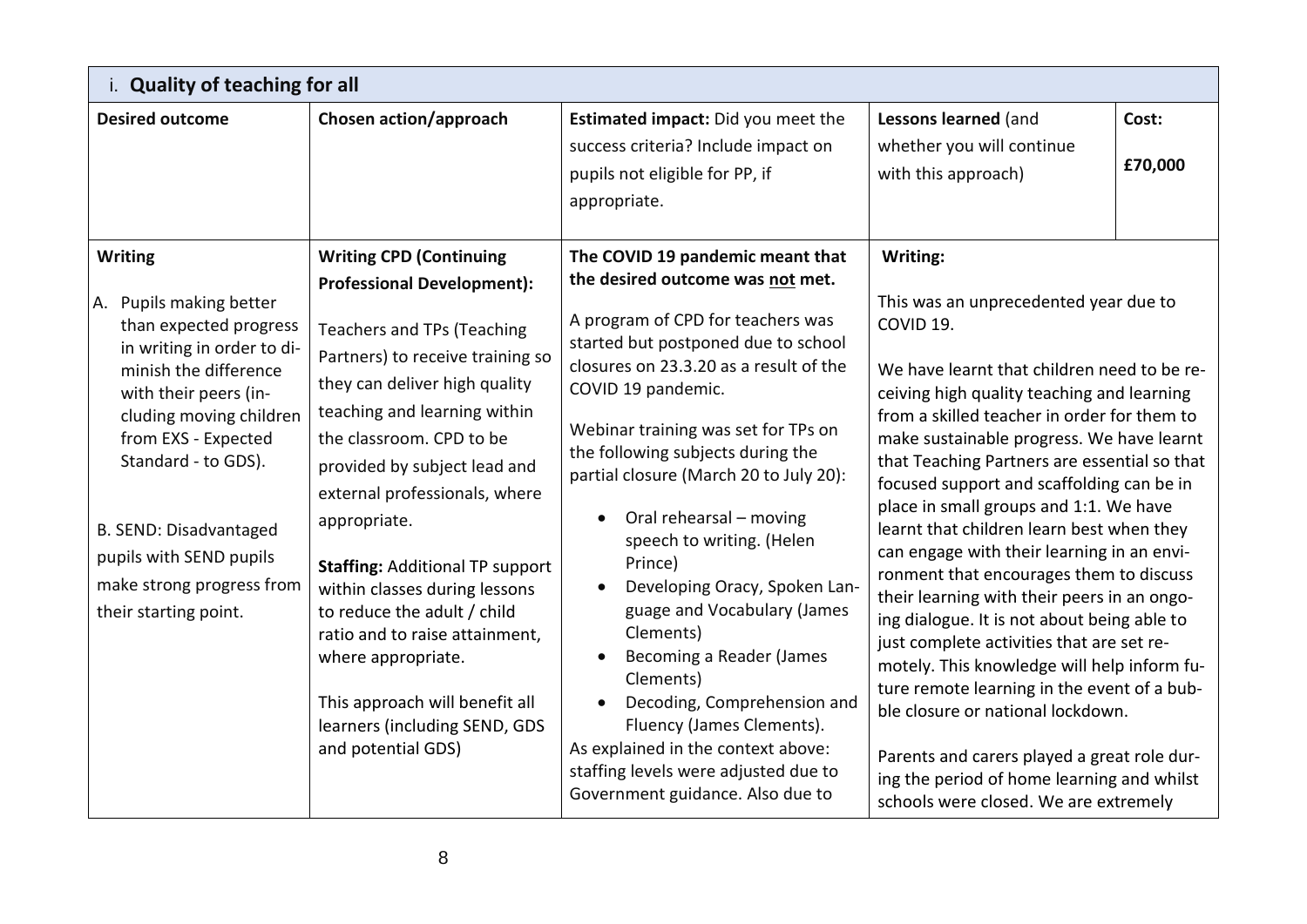|                                                                                                                                                                                                                                                                   |                                                                                                                                                                                                                                                                                                                                                                                                                                                                                     | social distancing and the way schools<br>were required to set up classrooms to<br>support teaching and learning the<br>impact staff could have was<br>restricted. The COVID 19 situation<br>added in additional barriers to<br>progress.                                                                                                                                                                                                        | grateful for that. However, it has meant<br>that our most vulnerable children will have<br>been the most hit by the period of lost<br>learning.<br>The impact of COVID 19 on children's writ-<br>ing will be documented in our Catch Up<br>Plan and new Pupil Premium Strategy (Sep-<br>tember 20) and that knowledge will be<br>used to inform future school development<br>decisions regarding writing at Park Junior<br>School.        |
|-------------------------------------------------------------------------------------------------------------------------------------------------------------------------------------------------------------------------------------------------------------------|-------------------------------------------------------------------------------------------------------------------------------------------------------------------------------------------------------------------------------------------------------------------------------------------------------------------------------------------------------------------------------------------------------------------------------------------------------------------------------------|-------------------------------------------------------------------------------------------------------------------------------------------------------------------------------------------------------------------------------------------------------------------------------------------------------------------------------------------------------------------------------------------------------------------------------------------------|-------------------------------------------------------------------------------------------------------------------------------------------------------------------------------------------------------------------------------------------------------------------------------------------------------------------------------------------------------------------------------------------------------------------------------------------|
| <b>Vocabulary Rich</b><br><b>Curriculum:</b><br>C.Pupils confidently and<br>articulately explaining<br>their learning using<br>appropriate vocabulary.<br>B. SEND: Disadvantaged<br>pupils with SEND pupils<br>make strong progress from<br>their starting point. | <b>Vocabulary Rich Curriculum</b><br>CPD:<br><b>CPD: Teachers and TPs</b><br>(Teaching Partners) to receive<br>training so they can deliver<br>high quality teaching and<br>learning within the class room.<br>CPD to be provided by subject<br>leads.<br><b>Staffing: Additional TP support</b><br>within classes during lessons<br>to reduce the adult / child<br>ratio and to raise attainment,<br>where appropriate.<br>Developing and extending<br>vocabulary will benefit all | The COVID 19 pandemic meant that<br>the desired outcome was not met.<br>Webinar training was set for TPs on<br>the following subjects during the<br>partial closure (March 20 to July 20):<br>Oral rehearsal - moving<br>speech to writing. (Helen<br>Prince)<br>Developing Oracy, Spoken Lan-<br>guage and Vocabulary (James<br>Clements)<br>Becoming a Reader (James<br>Clements)<br>Decoding, Comprehension and<br>Fluency (James Clements). | Vocabulary remains a key driver in the in-<br>tent of our curriculum through the follow-<br>ing point:<br>Oracy:<br>The vocabulary and skills needed to discuss,<br>persuade and debate issues and ideas in<br>different ways.<br>This will continue to be a focus for us as a<br>school as we know that our most<br>disadvantaged children have limited<br>vocabulary acquisition. It is our role to close<br>this gap with their peers. |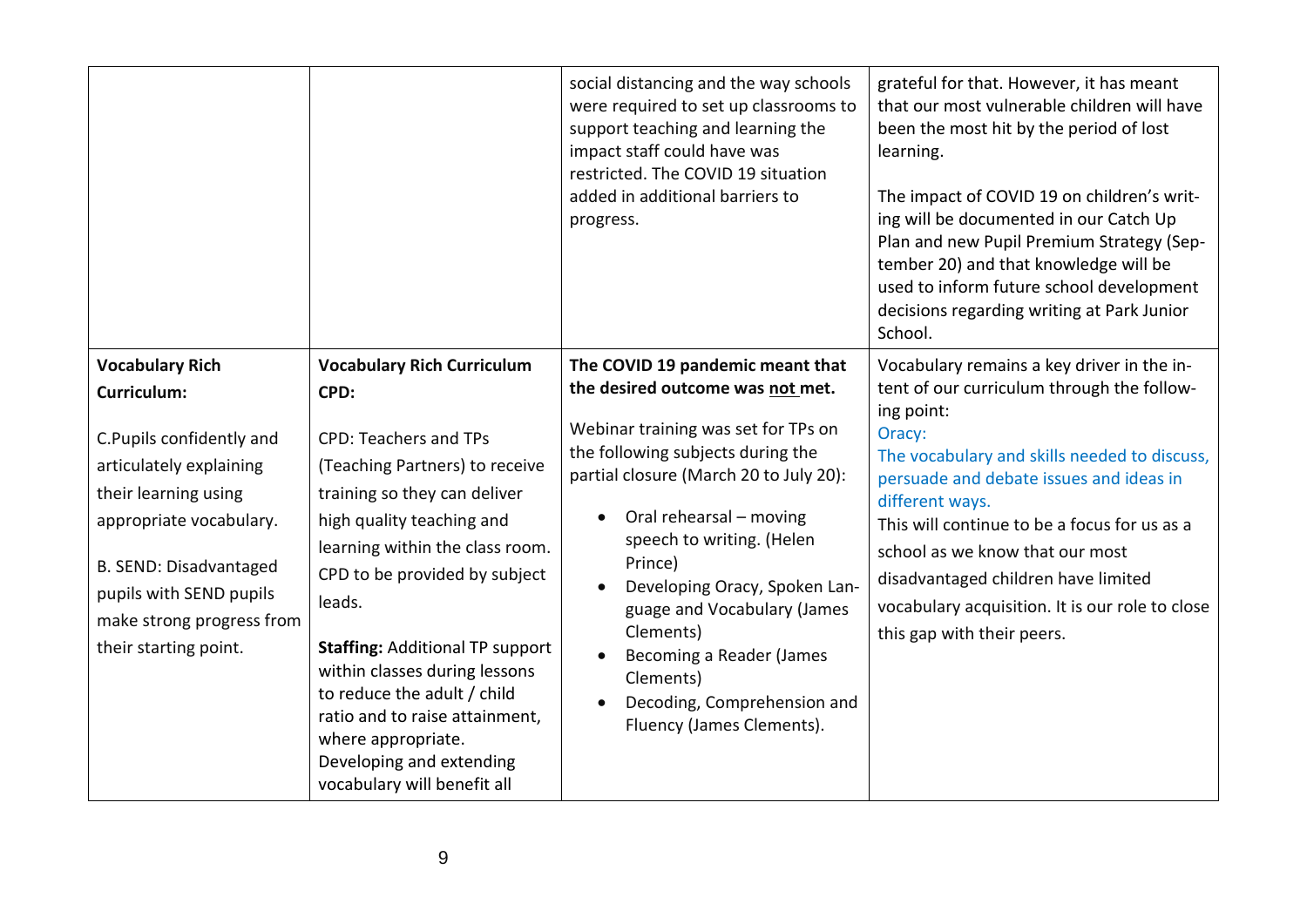|                                                                                                                                                                                | learners (including SEND, GDS<br>and potential GDS).                                                                                                                                                                                                   | Whilst developing our essential<br>knowledge for the different subjects<br>in our curriculum the importance of<br>vocabulary is acknowledged and so<br>takes a key role.                                     |                                                                                                                                                                                                                                                                                                                |
|--------------------------------------------------------------------------------------------------------------------------------------------------------------------------------|--------------------------------------------------------------------------------------------------------------------------------------------------------------------------------------------------------------------------------------------------------|--------------------------------------------------------------------------------------------------------------------------------------------------------------------------------------------------------------|----------------------------------------------------------------------------------------------------------------------------------------------------------------------------------------------------------------------------------------------------------------------------------------------------------------|
| The 'Making It Stick'                                                                                                                                                          | The 'Making It Stick'                                                                                                                                                                                                                                  | The COVID 19 pandemic meant that                                                                                                                                                                             | We know that our children struggle to retail                                                                                                                                                                                                                                                                   |
| <b>Curriculum</b>                                                                                                                                                              | <b>Curriculum CPD:</b>                                                                                                                                                                                                                                 | the desired outcome was not met.                                                                                                                                                                             | information and that they need purposeful                                                                                                                                                                                                                                                                      |
| D. Pupils are able to recall<br>their learning and use and<br>apply their acquired<br>knowledge across the<br>curriculum.<br>B. SEND: Disadvantaged<br>pupils with SEND pupils | CPD: Teachers and TPs to<br>receive training so they can<br>deliver high quality teaching<br>and learning within the class<br>room. CPD to be provided by<br>subject leads.<br><b>Staffing: Additional TP support</b><br>within classes during lessons | Retention was included as a<br>curriculum driver as part of the<br>INTENT of our curriculum because we<br>know our children struggle to retain<br>their learning.<br>This is as follows:<br><b>Retention</b> | and engaging ways to support them to<br>retain their learning and to apply what they<br>know in a culture of high expectations.<br>This will be reviewed during the academic<br>year 2020 to 2021 and a decision will be<br>made with regards to the appropriate way<br>to do this as we adapt and develop our |
|                                                                                                                                                                                | to reduce the adult / child                                                                                                                                                                                                                            |                                                                                                                                                                                                              |                                                                                                                                                                                                                                                                                                                |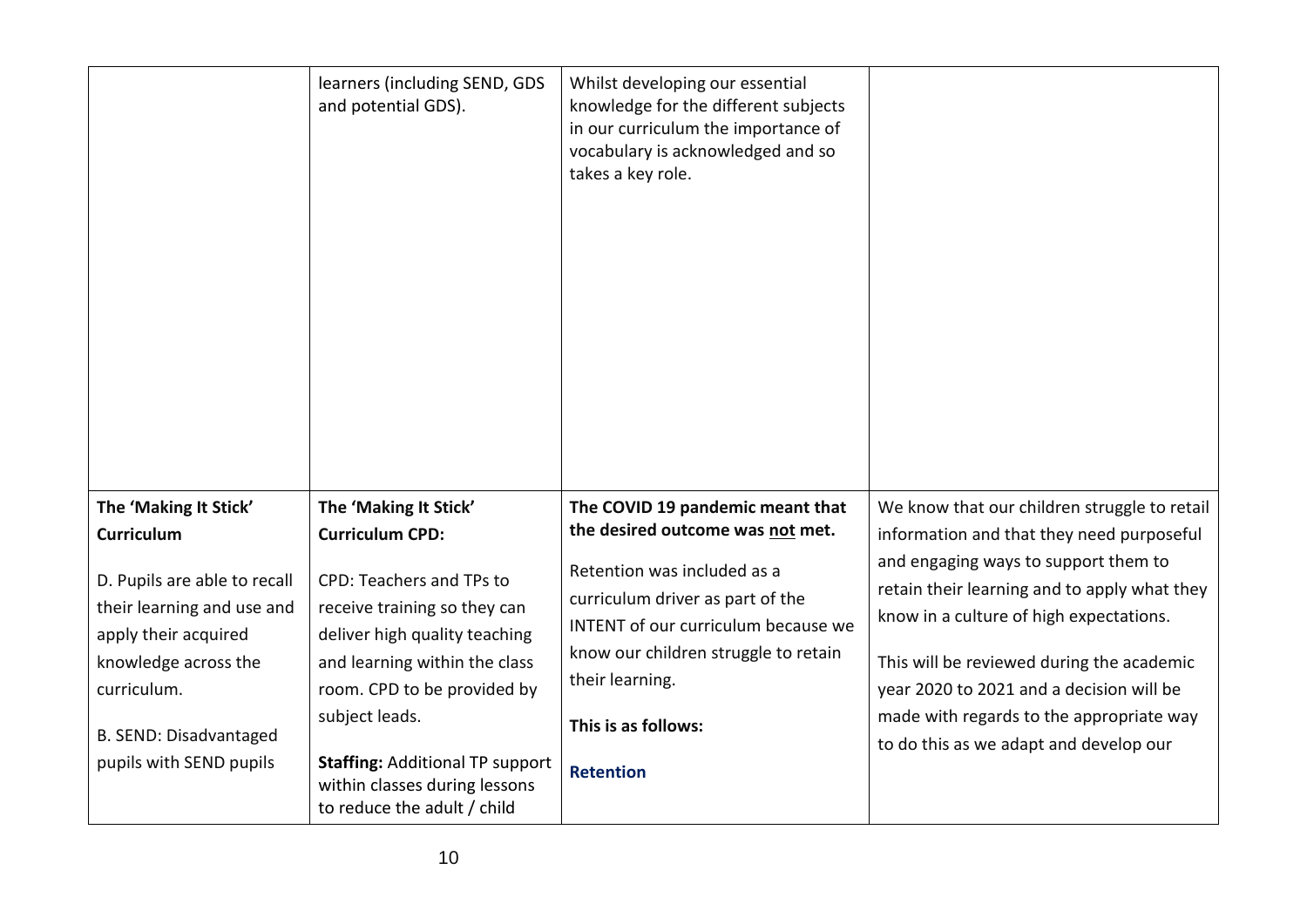| make strong progress from<br>their starting point. | ratio and to raise attainment,<br>where appropriate.<br>The 'MAKING IT STICK' ap-<br>proach will provide support<br>and challenge for all learners<br>(including SEND, GDS and po-<br>tential GDS) | The chance to revisit essential<br>knowledge, skills and understanding<br>to help them remember their learning<br>over time so they can use it to<br>support further learning. They need<br>the chance to build upon their leaning<br>across the year and from year to year.<br>Teachers created essential knowledge<br>documents for each subject for each<br>year group which built upon previous<br>learning and developed children's<br>knowledge, skills and understanding<br>over time.<br>Initial training was delivered for<br>English, maths, history and geography<br>with regards to the essential<br>knowledge and high quality teaching<br>and learning. Knowledge organisers<br>were introduced to support children's<br>ability to recall their learning and<br>apply what they know. However, this<br>was disrupted by COVID and the<br>partial closures of schools and the<br>break in learning this created at the | curriculum once the essential knowledge is<br>in place. |
|----------------------------------------------------|----------------------------------------------------------------------------------------------------------------------------------------------------------------------------------------------------|--------------------------------------------------------------------------------------------------------------------------------------------------------------------------------------------------------------------------------------------------------------------------------------------------------------------------------------------------------------------------------------------------------------------------------------------------------------------------------------------------------------------------------------------------------------------------------------------------------------------------------------------------------------------------------------------------------------------------------------------------------------------------------------------------------------------------------------------------------------------------------------------------------------------------------------|---------------------------------------------------------|
|                                                    |                                                                                                                                                                                                    | time.                                                                                                                                                                                                                                                                                                                                                                                                                                                                                                                                                                                                                                                                                                                                                                                                                                                                                                                                |                                                         |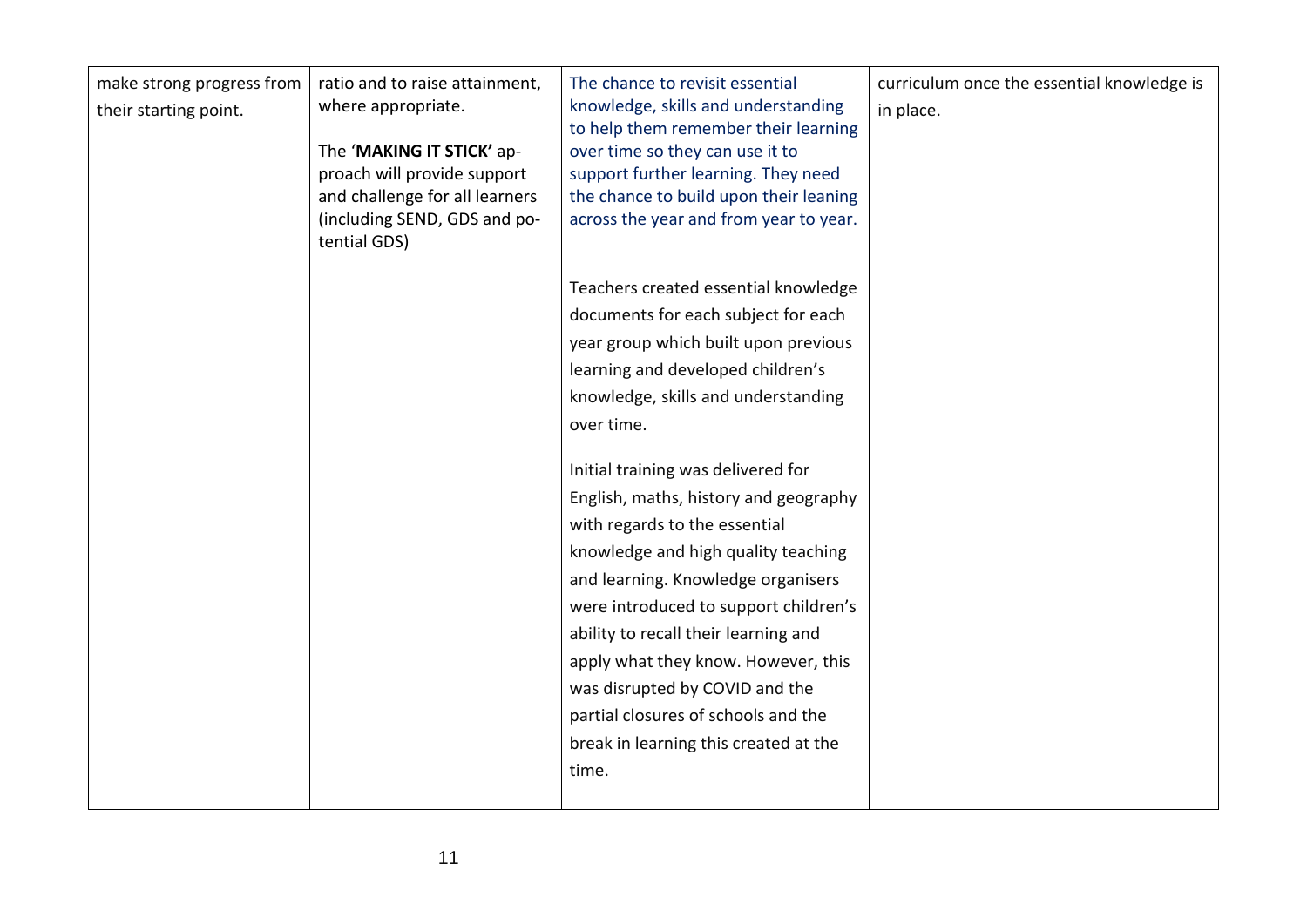|                                                                                                                                                                                                                                                                |                                                                                                                                                                                                                                                                                                                                                                                                                                                                                                             | In history and geography a basic,<br>advanced and deepening (BAD)<br>approach to the curriculum was<br>introduced to support the 'Making it<br>Stick' philosophy. Again COVID<br>interrupted this journey.                                                                                                                                                                                                                                                                                                                                                                                                                                                            |                                                                                                                                                                                                                                                                                                                                                                                                  |
|----------------------------------------------------------------------------------------------------------------------------------------------------------------------------------------------------------------------------------------------------------------|-------------------------------------------------------------------------------------------------------------------------------------------------------------------------------------------------------------------------------------------------------------------------------------------------------------------------------------------------------------------------------------------------------------------------------------------------------------------------------------------------------------|-----------------------------------------------------------------------------------------------------------------------------------------------------------------------------------------------------------------------------------------------------------------------------------------------------------------------------------------------------------------------------------------------------------------------------------------------------------------------------------------------------------------------------------------------------------------------------------------------------------------------------------------------------------------------|--------------------------------------------------------------------------------------------------------------------------------------------------------------------------------------------------------------------------------------------------------------------------------------------------------------------------------------------------------------------------------------------------|
| <b>Maths Mastery</b><br>A. Pupils making better<br>than expected progress<br>in Maths in order to di-<br>minish the difference<br>with their peers.<br>B. SEND: Disadvantaged<br>pupils with SEND pupils<br>make strong progress from<br>their starting point. | <b>Maths Mastery</b><br>CPD: Teachers and TPs to<br>receive training so they can<br>deliver high quality teaching<br>and learning within the class<br>room. CPD to be provided by<br>subject leads.<br><b>Staffing: Additional TP support</b><br>within classes during lessons<br>to reduce the adult / child<br>ratio and to raise attainment,<br>where appropriate.<br>The MATHS MASTERY<br>approach will provide support<br>and challenge for all learners<br>(including SEND, GDS and<br>potential GDS) | The COVID 19 pandemic meant that<br>the desired outcome was not met.<br>Pupil were not able to make greater<br>than expected progress due to the<br>partial closure of schools and the lost<br>learning as a result.<br>The maths subject lead along with a<br>year 6 teacher took part in the<br>mastery training with the regional<br>maths hub. This was the first year of a<br>2 year project.<br>As a result of the school's<br>involvement with this project,<br>mastery was rolled out across the<br>school and the $-$ do it $-$ twist it $-$ solve<br>it - approach was adopted. Training<br>was provided to staff to support this<br>transition to mastery. | We will continue to take part in the<br>mastery project with the local Maths hub<br>(this is year 2 of this project).<br>The impact of COVID 19 on children's<br>maths will be documented in our Catch Up<br>Plan and new Pupil Premium Strategy<br>(September 20) and that knowledge will be<br>used to inform future school development<br>decisions regarding maths at Park Junior<br>School. |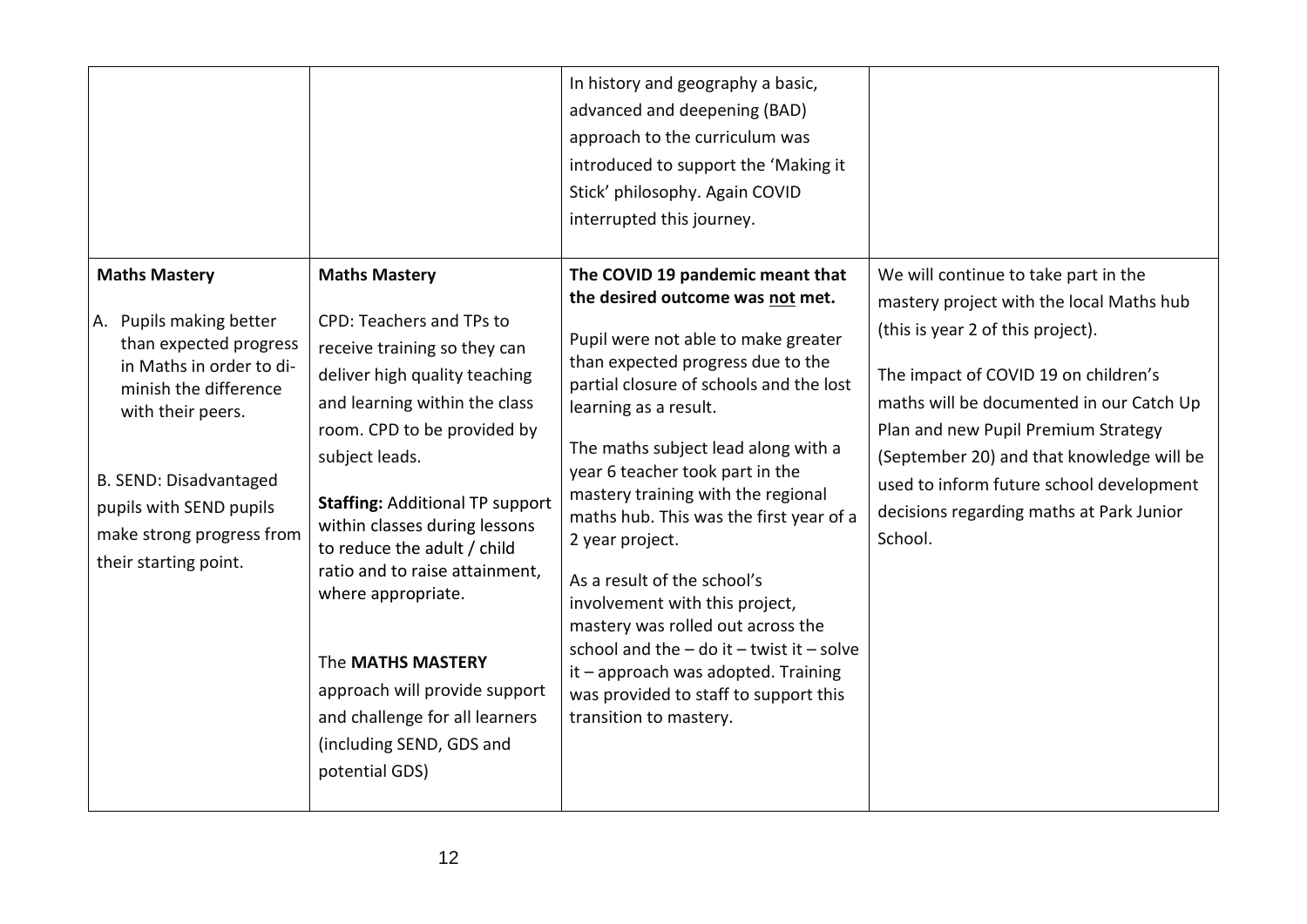| ii. Targeted support                                                                                                                                                                                                                                             |                                                                                                                                                                                                                                                                                                                                                                                                             |                                                                                                                                                                                                                                                                                                                                                                                                                                                                                                                                                                                                                                                                                                                          |                                                                                                                                                                                                                                                                                                                                                                                                     |                 |  |
|------------------------------------------------------------------------------------------------------------------------------------------------------------------------------------------------------------------------------------------------------------------|-------------------------------------------------------------------------------------------------------------------------------------------------------------------------------------------------------------------------------------------------------------------------------------------------------------------------------------------------------------------------------------------------------------|--------------------------------------------------------------------------------------------------------------------------------------------------------------------------------------------------------------------------------------------------------------------------------------------------------------------------------------------------------------------------------------------------------------------------------------------------------------------------------------------------------------------------------------------------------------------------------------------------------------------------------------------------------------------------------------------------------------------------|-----------------------------------------------------------------------------------------------------------------------------------------------------------------------------------------------------------------------------------------------------------------------------------------------------------------------------------------------------------------------------------------------------|-----------------|--|
| <b>Desired outcome</b>                                                                                                                                                                                                                                           | Chosen action/approach                                                                                                                                                                                                                                                                                                                                                                                      | Estimated impact: Did you meet the success<br>criteria? Include impact on pupils not eligible<br>for PP, if appropriate.                                                                                                                                                                                                                                                                                                                                                                                                                                                                                                                                                                                                 | <b>Lessons learned</b><br>(and whether you<br>will continue with<br>this approach)                                                                                                                                                                                                                                                                                                                  | Cost<br>£25,000 |  |
| <b>Reading:</b><br>A. Pupils making better<br>than expected<br>progress in reading<br>in order to diminish<br>the difference with<br>their peers.<br>Disadvantaged pu-<br>B.<br>pils with SEND pu-<br>pils make strong<br>progress from their<br>starting point. | <b>Reading Interventions</b><br>Running highly effective catch up<br>programmes for those children<br>underachieving or falling behind.<br>Running highly effective extension<br>programmes to move children from<br>EXS to GDS.<br>Accelerated Reader (AR) in place to<br>accelerate the progress of<br>underachieving disadvantaged<br>children.<br>Phonics sessions timetabled for<br>targeted children. | The COVID 19 pandemic meant that the<br>desired outcome was not met.<br>Pupil were not able to make greater than<br>expected progress due to the partial closure<br>of schools and the lost learning as a result.<br>Precision teaching training was rolled out to<br>teaching partners.<br>Initial training for 1:1 reading focusing on flu-<br>ency and vocabulary initiated but halted by<br>school closures due to COVID 19.<br>Accelerate Reader purchased and training<br>rolled out to staff.<br>Children set up and already reading the books<br>and quizzing on them.<br>Myon element of AR has been available for<br>children at home due to COVID 19. Home ac-<br>cess of MYON analysed and teachers spoke to | Continue with precision<br>teaching and develop 1:1<br>reading.<br>Continue to use AR and Myon<br>to support engagement and<br>progress in reading.<br>Adapt and improve our use of<br>these systems to accelerate<br>progress.<br>Phonics sessions to take place<br>in Year 3 to fill the gaps from<br>year 2, where applicable and<br>appropriate.<br>The use of Dancing Bears to be<br>reviewed. |                 |  |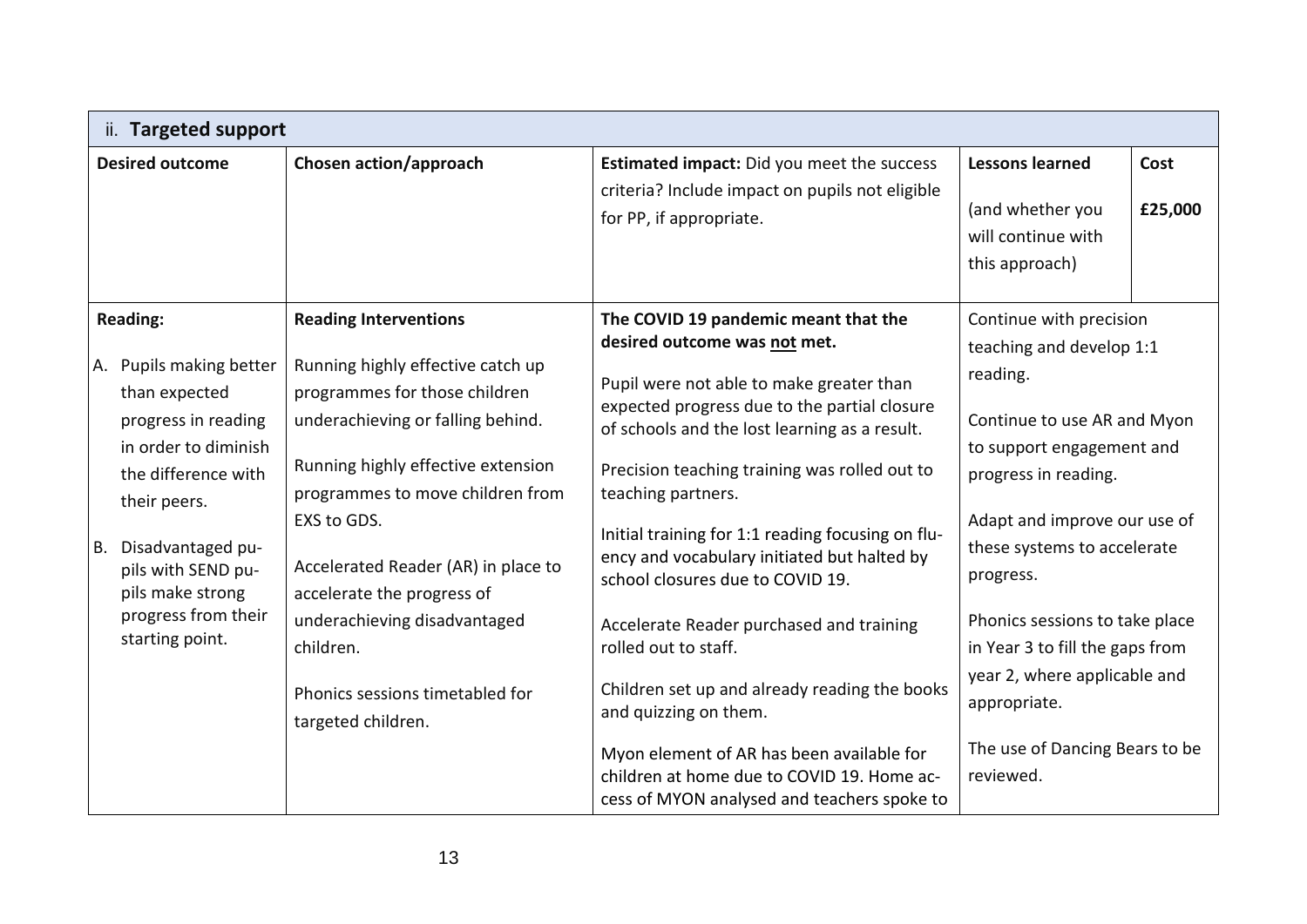|                                                                                                                                                                                                                            | Dancing Bears (Synthetic phonics) for<br>targeted individuals<br>Precision teaching<br>Reading Comprehension: Cracking<br>Comprehension. Rapid reading.<br>Project Code X. These schemes were<br>undertaken last year and will<br>continue this year and the impact<br>monitored rigorously through<br>provision mapping.<br>CPD for staff so they are skilled at<br>delivery the interventions undertaken<br>within the school. | parents about it when they made their regu-<br>lar calls.                                                                                                                                                                                                                                                                                                                                | The following reading<br>comprehension schemes to be<br>reviewed: Cracking<br>Comprehension. Rapid reading.<br>Project Code X. |
|----------------------------------------------------------------------------------------------------------------------------------------------------------------------------------------------------------------------------|----------------------------------------------------------------------------------------------------------------------------------------------------------------------------------------------------------------------------------------------------------------------------------------------------------------------------------------------------------------------------------------------------------------------------------|------------------------------------------------------------------------------------------------------------------------------------------------------------------------------------------------------------------------------------------------------------------------------------------------------------------------------------------------------------------------------------------|--------------------------------------------------------------------------------------------------------------------------------|
| <b>Writing: Spelling</b><br>A. Pupils making better<br>than expected pro-<br>gress in writing in<br>order to diminish<br>the difference with<br>their peers.<br>B. Disadvantaged<br>pupils with SEND<br>pupils make strong | Spelling:<br>Running highly effective catch up<br>programmes for those children<br>underachieving or falling behind.<br>Precision teaching<br>Apples and Pears                                                                                                                                                                                                                                                                   | The COVID 19 pandemic meant that the<br>desired outcome was not met.<br>Pupil were not able to make greater than<br>expected progress due to the partial closure<br>of schools and the lost learning as a result.<br>Precision teaching training was rolled out to<br>teaching partners.<br>Precision teaching sessions were started and<br>were beginning to demonstrate a positive im- | Continue precision teaching.<br>Apples and Pears will not be<br>run as intervention next year.                                 |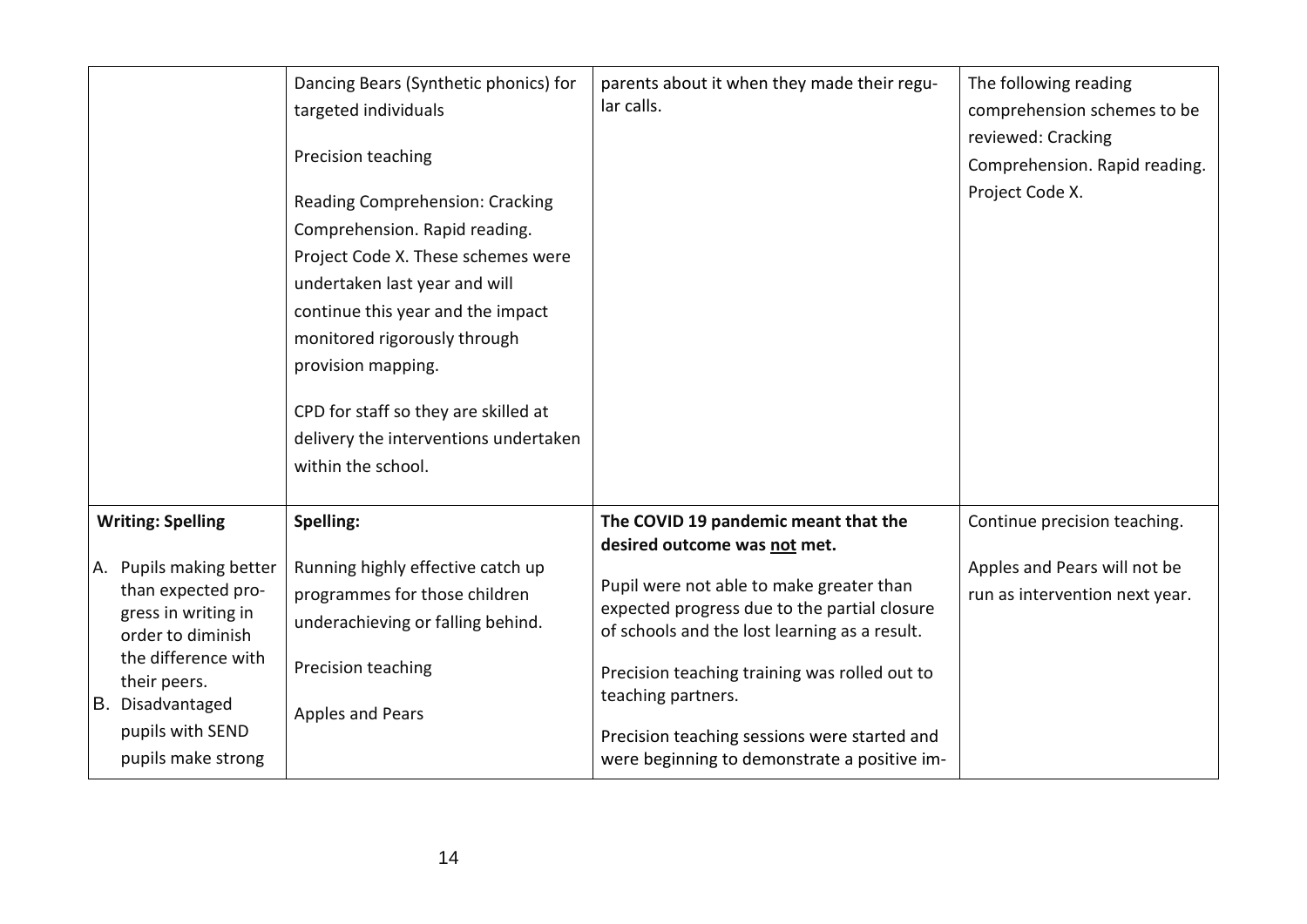| progress from their<br>starting point.                        | CPD for staff so they are skilled at<br>delivery the interventions undertaken<br>within the school.                                                                                                                                                                                                                                                                                                                                                                                                                                                                                                                      | pact. Progress was taking place in the inter-<br>ventions and was starting to be demonstrated<br>in their writing books.                                                                                                                                                                                                                                                                                                                                                                                                                                                                                |                                                                                                                                              |
|---------------------------------------------------------------|--------------------------------------------------------------------------------------------------------------------------------------------------------------------------------------------------------------------------------------------------------------------------------------------------------------------------------------------------------------------------------------------------------------------------------------------------------------------------------------------------------------------------------------------------------------------------------------------------------------------------|---------------------------------------------------------------------------------------------------------------------------------------------------------------------------------------------------------------------------------------------------------------------------------------------------------------------------------------------------------------------------------------------------------------------------------------------------------------------------------------------------------------------------------------------------------------------------------------------------------|----------------------------------------------------------------------------------------------------------------------------------------------|
| Pupils' psychological<br>barriers to learning are<br>removed. | <b>Emotional Literacy Support</b><br><b>ELSA (An Emotional Literacy Support</b><br>Assistant) to work with targeted<br>children to support their social and<br>emotional well-being and prepare<br>them to be ready to learn.<br>Funding the salary of one ELSA.<br>Funding the training of an additional<br>Teaching Partner to become an ELSA.<br>Funding the salary of a Family Support<br>Worker (FSW) to work with parents<br>and children.<br>To support non-contact time for<br>teachers so they can work with the<br>ELSA to ensure the work from this<br>intervention can be embedded in<br>classroom practice. | The desired outcome was partially met for<br>some of the children attending school.<br>The ELSA programme continued, where<br>possible, but the impact was limited due to<br>COVID 19. This was a result of the partial<br>closure of schools and the ELSA being unable<br>to work with them remotely. Interventions<br>were able to continue with children in school<br>but the need to keep the integrity of the<br>bubbles made this complex.<br>The ELSA training stalled due to COVID 19. It<br>continued remotely into the academic year<br>2020 to 2021. This ELSA is now on maternity<br>leave. | The ELSA to work closely with<br>upper KS2 where the need is<br>greatest and where the<br>interventions can be taken<br>directly into class. |